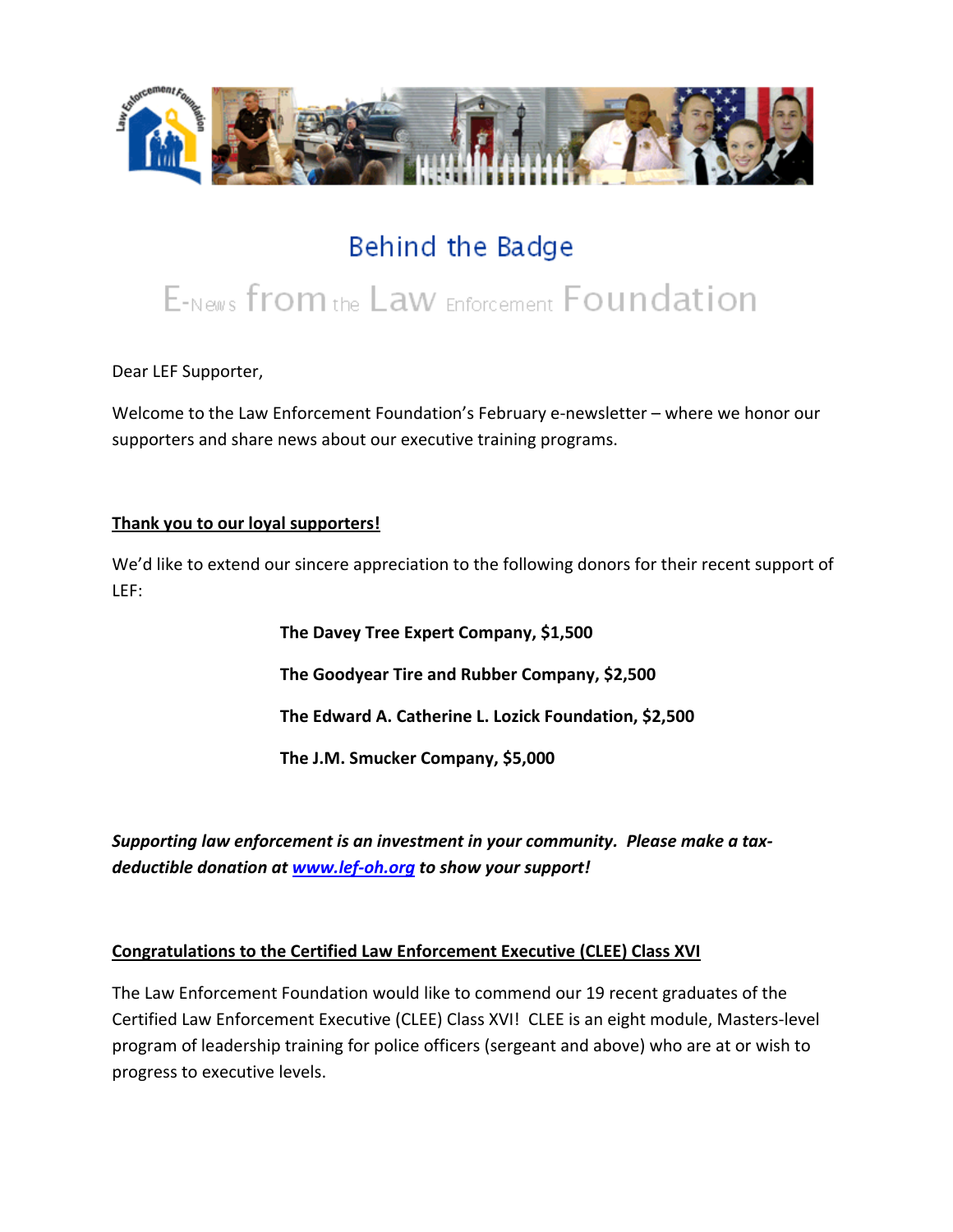The goal of the CLEE program is to create a top-line police leader who provides value to the community and the law enforcement department by maximizing resources, extending his/her professional network to access information, and manage internal and external change.

Joel Brown, LEF Board Chairman, spoke to the graduating class during the ceremony and discussed three important leadership traits: leading by example, doing the right thing, and caring about those you lead. He remarked, "Leadership is a mantle of responsibility that you live with 24 hours a day. Words are easy, but who you really are and what you'll be remembered by is your actions."

He also encouraged the graduates to welcome the officers they lead as a "whole person" and "know that the opportunity to engage the whole worker provides a tremendous opportunity to develop an excellent worker, an excellent public servant, an excellent police officer."

On behalf of the LEF Board of Trustees and the CLEE Executive Board, we wish these officers well in their future endeavors as Certified Law Enforcement Executives.



*FRONT ROW (LEFT TO RIGHT): Capt. Bruce Pijanowski, CLEE, Delaware PD, Lt. Mark Denney, CLEE, Colerain Twp. PD, Sgt. Dale Morris, CLEE, Springdale PD, Lt. Christopher Williams, CLEE, Dayton PD, Sgt. David Steinbrunner, CLEE, Vandalia PD and Dr. Stephen Douglas (CLEE Instructor)*

*SECOND ROW (LEFT TO RIGHT): Deputy Chief Anton Cooper, CLEE, KeyBank PD, Chief James Biehl, CLEE, KeyBank PD, Chief Benjamin Kramer, CLEE, Ross Twp. PD, Lt. Mark Newcomb, CLEE, Whitehall PD, and Lt. Frank Robinson, CLEE, Monroe PD*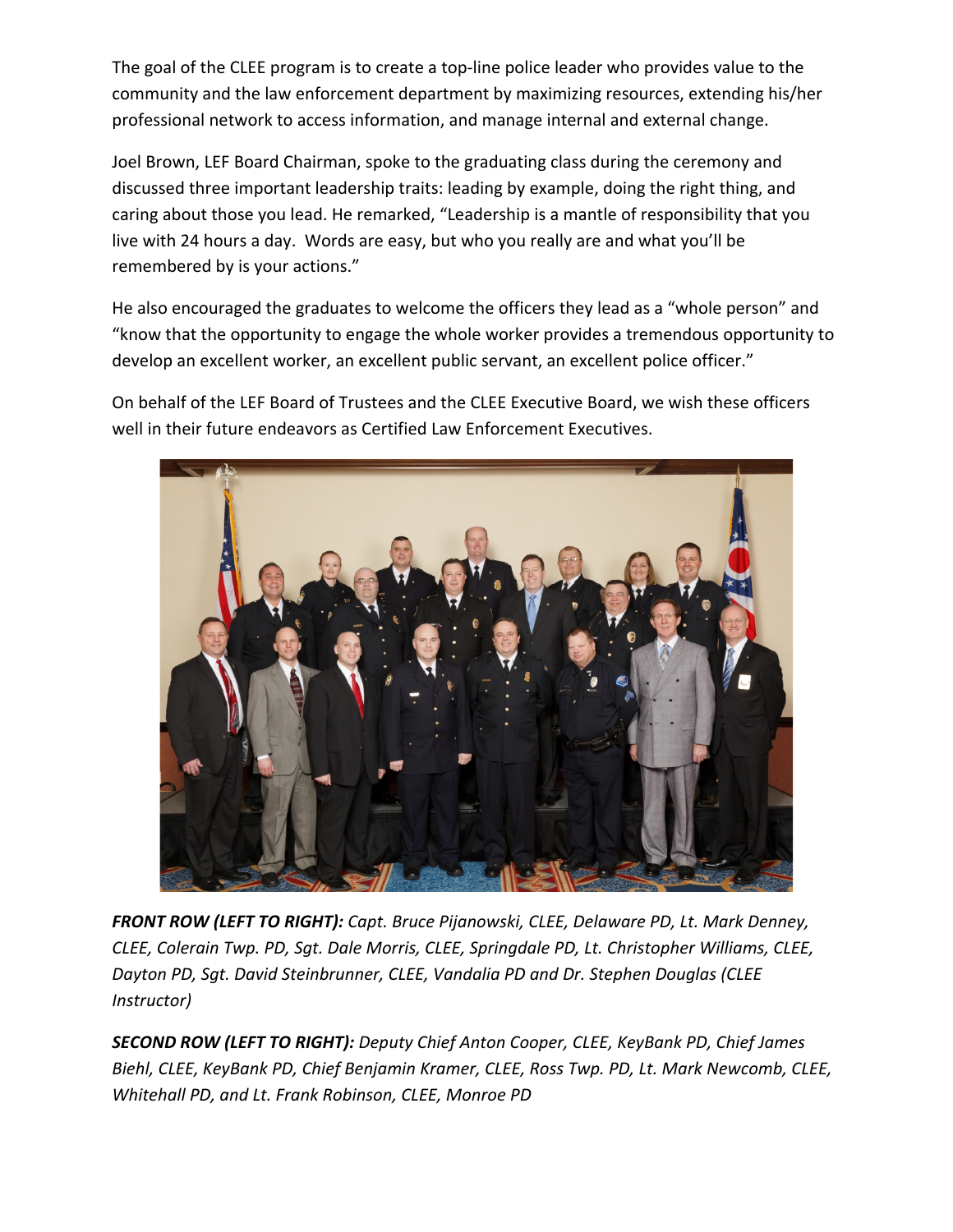*THIRD ROW (LEFT TO RIGHT): Sgt. Amber Dacek, CLEE, Chagrin Falls PD, Lt. Michael Savard, CLEE, Cincinnati PD, Cmdr. Terry Moore, CLEE, Columbus PD , Lt. Kevin Smith, CLEE, Columbus State Community College PD, Capt. Teresa Theetge, CLEE, Cincinnati PD, and Sgt. Brian Uhl, CLEE, Springfield Twp. PD*

*First Row - Far Left and Far Right: Chief Joseph Morbitzer, CLEE, Westerville PD (CLEE Board Chair) and Chief Russell Martin, CLEE, Delaware PD (OACP President)*

*CLEE is one of the programs that is exclusive to the Law Enforcement Foundation. If you are interested in sponsoring the CLEE program or a student of CLEE, please contact Donna Braxton at donna.braxton@oacp.org or 614-761-4630.*

## **Ohio Chiefs Take the Plunge for a Great Cause**

Two Ohio Police Chiefs were freezin' for a reason on February 18 during The Polar Plunge at the Columbus Zoo & Aquarium. Chief Joseph Morbitzer, CLEE, Westerville PD, and Chief Kenneth Hinkle, CLEE, Obetz PD, jumped into a super-sized, freezing cold, swimming pool near the Polar Bear Exhibit in support of the Special Olympics Ohio.

The mission of Special Olympics Ohio is to provide year-round sports training and athletic competition in a variety of Olympic-type sports for individuals with intellectual disabilities by giving them continuing opportunities to develop physical fitness, demonstrate courage, experience joy and participate in a sharing of gifts, skills and friendship with their families, other Special Olympics athletes and the community.

The Westerville PD has supported the Special Olympics for over 21 years through their participation in the Special Olympics Torch Run. Chief Morbitzer headed up "Team Franklin County Chiefs of Police" for this year's plunge. Inspired by the compassion and commitment of Chief Morbitzer and retired Chief Mike Laage, Chief Hinkle joined the Franklin County Chiefs team.

When asked about learning about the Special Olympics from Chief Laage, Chief Hinkle says, "He told a story of his journey with his sons through their lives and the Law Enforcement Torch Run. He had such compassion in his voice and tears in his eyes when he spoke of his commitment as a father and a Chief." Chief Hinkle says he has never looked back from that moment and says that any time there is an opportunity to help children, he will.

And helping, they are. To date, Team Franklin County Chiefs of Police has exceeded their fundraising goal and have raised nearly \$5,500.00 in support of the Special Olympics Ohio!